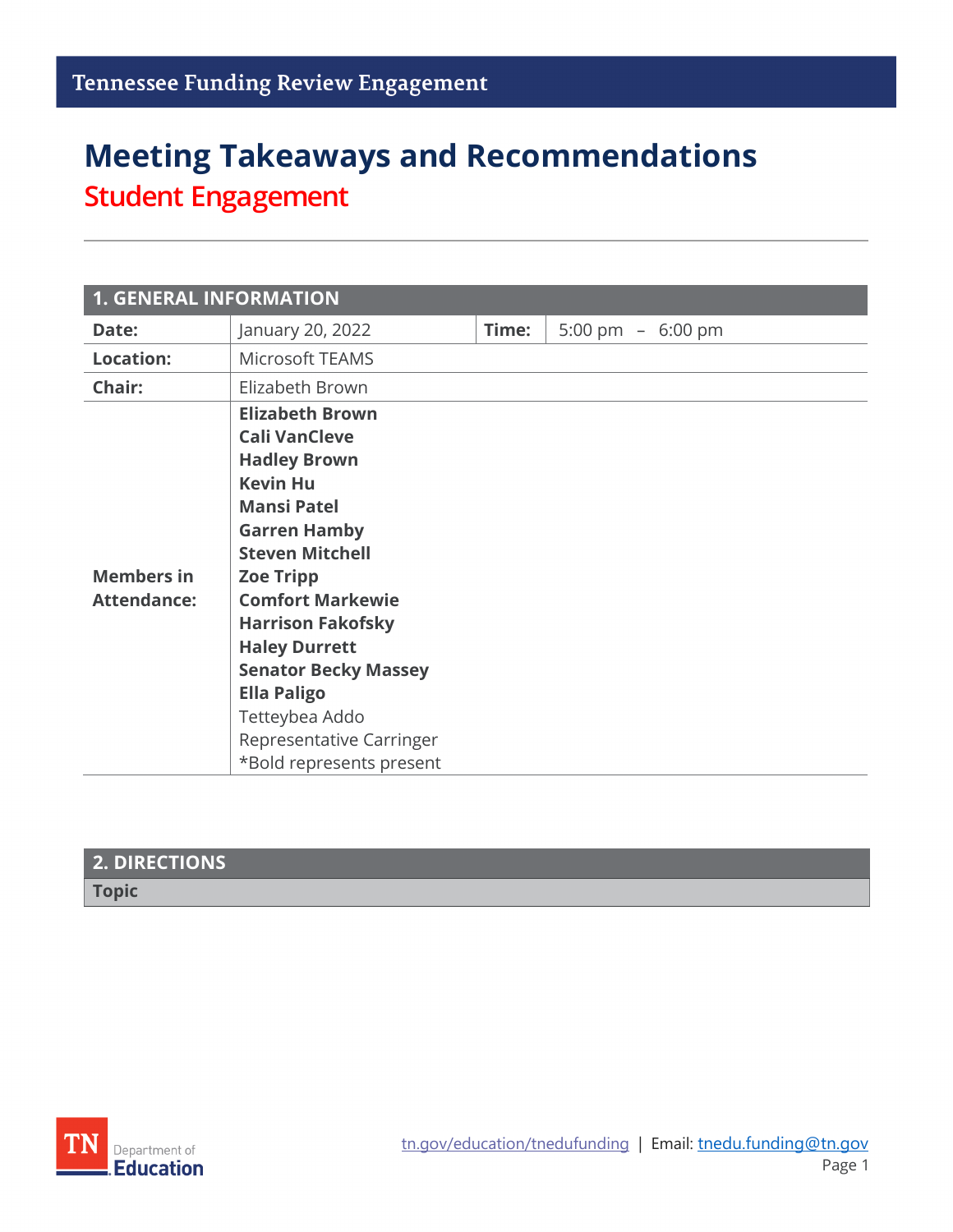Please list finalize any recommendations you have. Continue to name the level of prioritization for each. Please also consider the draft initial framework in your discussions. Subcommittees may choose to edit their document from last meeting in lieu of this document.

Next, please consider policy questions outlined in this document. Subcommittees may provide more policy ideas or considerations as well. This meeting and next meeting will include this work.

#### **Subcommittee Supports and Services Prioritization**

|             | <b>SUBCOMMITTEE FEEDBACK AND REFLECTIONS</b>                                                                                                                                                                                                                                                                                                                                                                                                                                                                                            |  |
|-------------|-----------------------------------------------------------------------------------------------------------------------------------------------------------------------------------------------------------------------------------------------------------------------------------------------------------------------------------------------------------------------------------------------------------------------------------------------------------------------------------------------------------------------------------------|--|
| <b>BASE</b> | <b>Must Have:</b><br>• School Counselor/school psychologist national ratio of 1/250 but try for<br>1/100. Also, include professional development<br>• Teacher salary (include stipends for classroom supplies)<br>Mental health<br>$\bullet$<br><b>Nurses</b><br>$\bullet$<br>• Graduation counselors<br>Technology<br>$\bullet$<br>SRO for every school<br>$\bullet$<br><b>Should Have:</b><br>Social media safety<br>$\bullet$<br>Increase CTE coursework<br>$\bullet$<br><b>Nice to Have:</b><br>Develop Character Traits coursework |  |

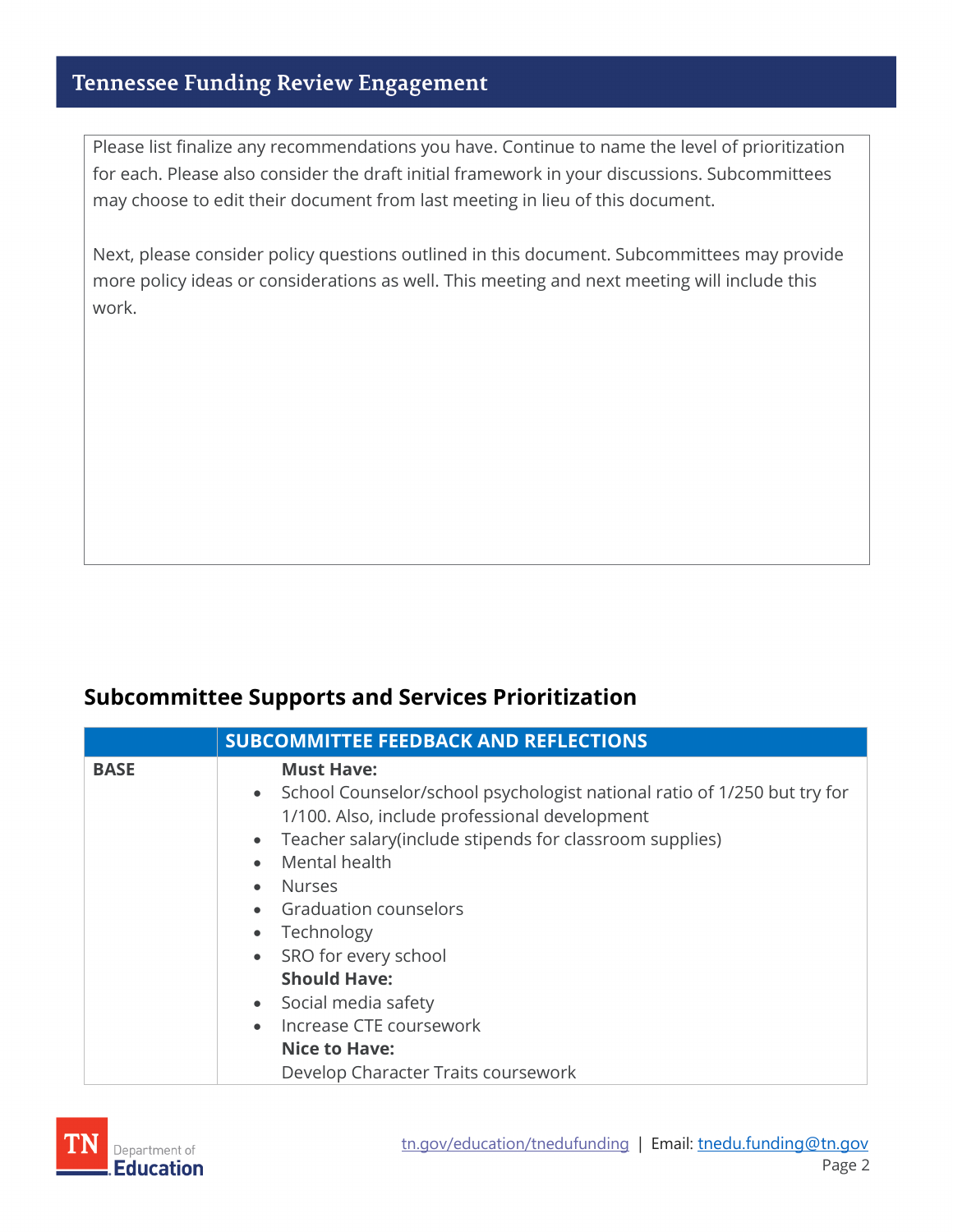| <b>WEIGHT</b>                   | <b>Must Haves:</b><br><b>ELL Programs</b><br>$\bullet$<br>Economic Disadvantaged (including wrap around services)<br>$\bullet$<br>Learning Disabilities(including dyslexia)<br>$\bullet$<br>Rural<br>$\bullet$<br>Sparsity<br>$\bullet$<br>Charter                                                                                                                                       |
|---------------------------------|------------------------------------------------------------------------------------------------------------------------------------------------------------------------------------------------------------------------------------------------------------------------------------------------------------------------------------------------------------------------------------------|
| <b>DIRECT</b><br><b>FUNDING</b> | <b>Must Haves:</b><br>• CTE equipment for all classrooms<br>Middle school CTE(career readiness)<br>$\bullet$<br>High dosage low ratio tutoring<br>$\bullet$<br><b>Financial Literacy</b><br>$\bullet$<br>AP tests<br>$\bullet$<br>ACT tests (more free tests)<br>$\bullet$<br>AP courses<br>$\bullet$<br><b>Should Haves:</b><br>• ACT tests (more free)<br>AP Course tests<br>$\bullet$ |
| <b>OUTCOMES</b>                 | <b>Must Haves:</b><br>• Resources for ACT scores 21 or higher<br>Increase for Success Rates<br>Service learning for those that don't meet age requirement for WBL<br>$\bullet$<br><b>Dual Enrollment</b><br>$\bullet$                                                                                                                                                                    |

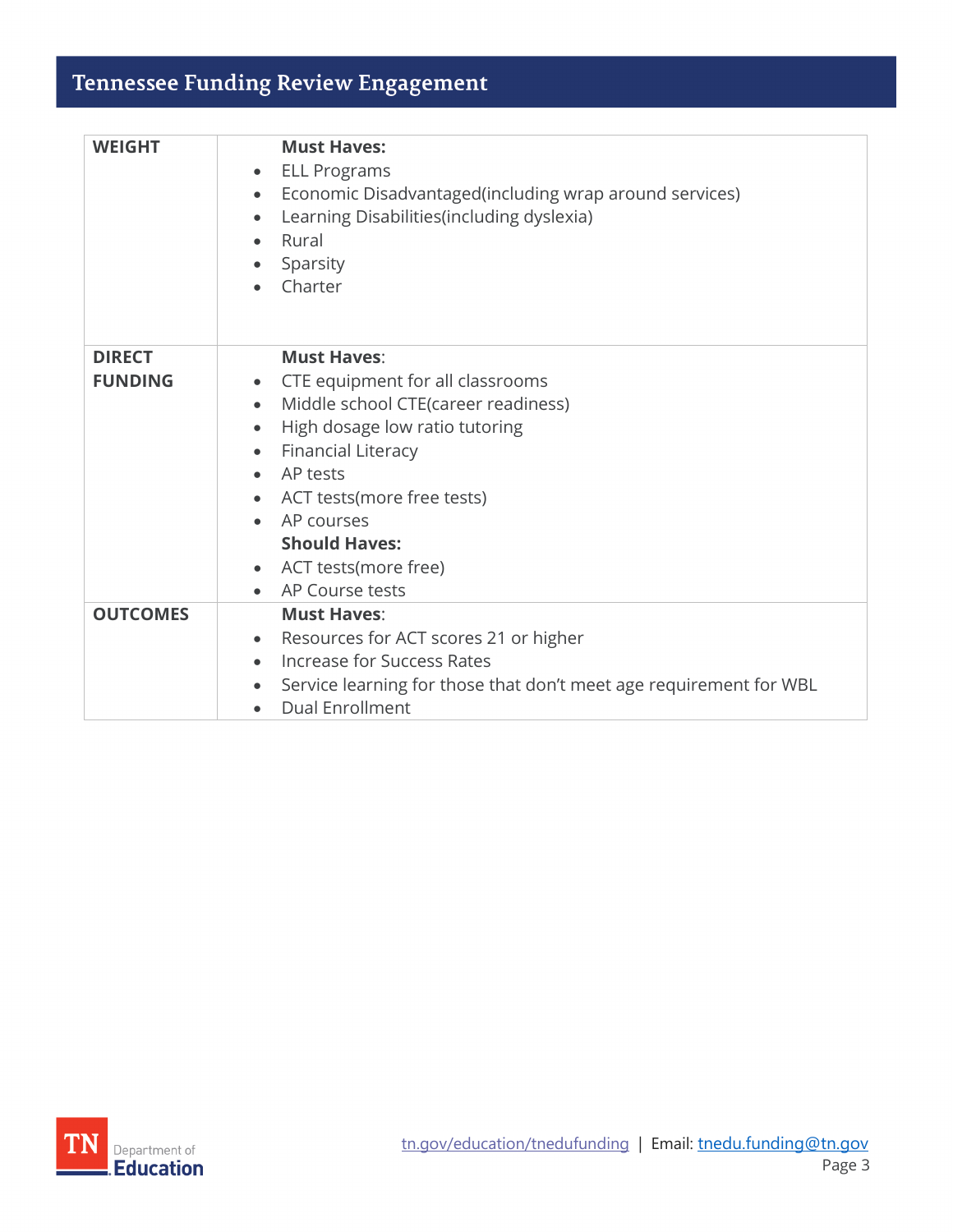#### **Subcommittee Policy Reflections and Feedback**

| <b>Policy Idea</b>                    | <b>Subcommittee Feedback</b>                                                                                                                                                                               |
|---------------------------------------|------------------------------------------------------------------------------------------------------------------------------------------------------------------------------------------------------------|
| <b>Policy: Definition of</b>          | <b>Current: Direct Certification</b>                                                                                                                                                                       |
| <b>Economically Disadvantaged</b>     |                                                                                                                                                                                                            |
| <b>Policy: Definition of</b>          | Current: Attending a Title I School                                                                                                                                                                        |
| <b>Concentration of Poverty</b>       |                                                                                                                                                                                                            |
| <b>Policy: Definition of Sparsity</b> | Current: Students per square mile (federal is 10, but the range is<br>10-25 students)                                                                                                                      |
| <b>Policy: Teacher Salaries</b>       | Question: What, if any, requirements should the formula require<br>on investing new education dollars into existing educator salaries<br>moving forward?                                                   |
| <b>Policy: Teacher Salaries</b>       | Question: Are there any other policies for teacher salaries that<br>should be included?                                                                                                                    |
| <b>Policy: Tutoring</b>               | Question: This is required for students who score at "Below" on<br>the 3 <sup>rd</sup> grade TCAP beginning SY23-24. Should there be funding<br>included in the formula for this legally required support? |
| <b>Policy: CTE</b>                    | Question: Please review the CTE content and provide feedback on<br>how TN may choose to address CTE considerations.                                                                                        |
| <b>Policy: K-2 Weight</b>             | Question from the Steering Committee: How might you consider<br>a K-2 weight or additional investment in the earlier grades?                                                                               |
| <b>Policy: Outcomes</b>               | Question from the Steering Committee: They would like to see<br>outcomes options for middle school. What outcomes does your<br>subcommittee recommend?                                                     |

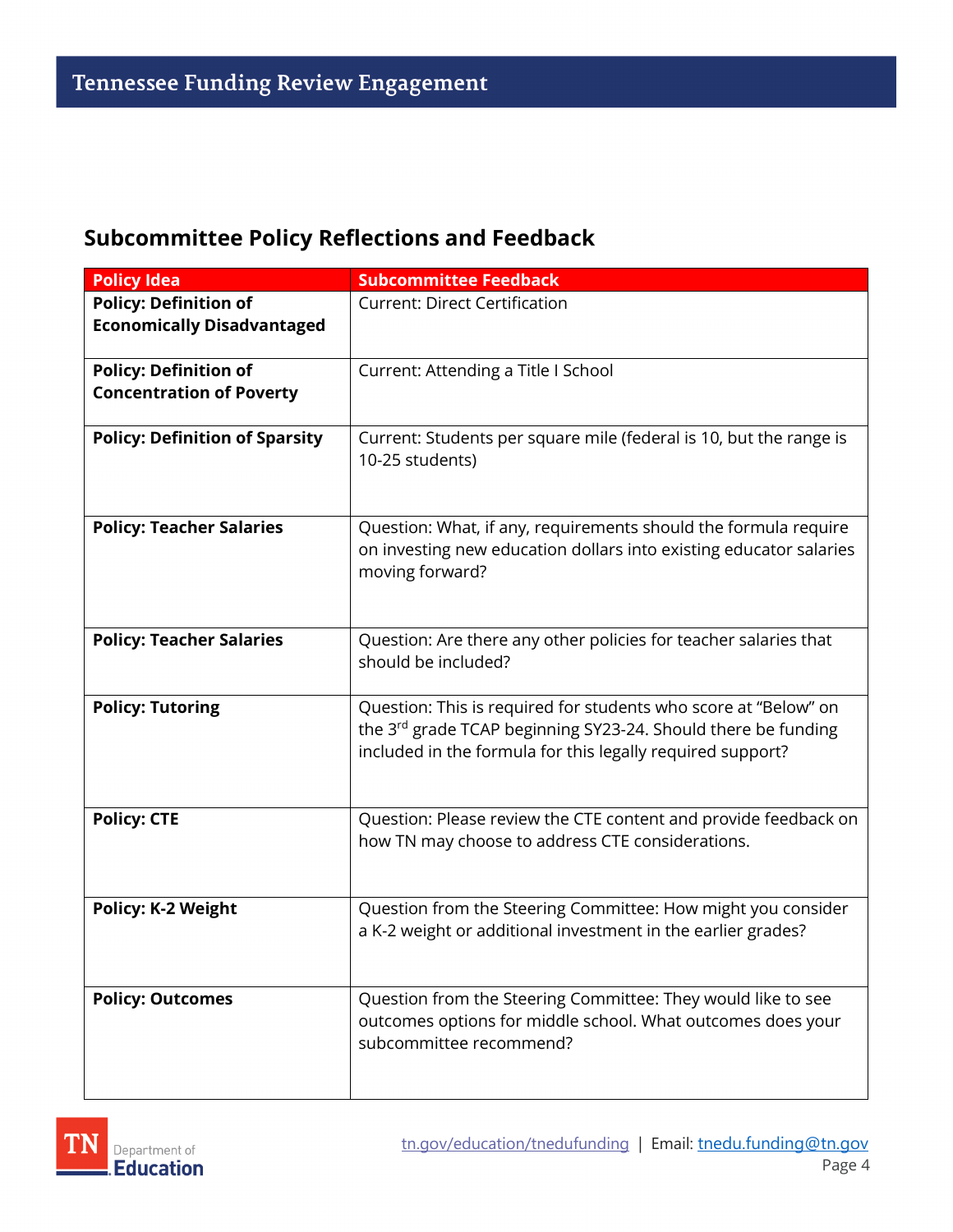| <b>Policy: Outcomes</b>              | Question from the Steering Committee: They would like to see       |
|--------------------------------------|--------------------------------------------------------------------|
|                                      | other outcomes options for elementary school. What outcomes        |
|                                      | does your subcommittee recommend?                                  |
|                                      |                                                                    |
| <b>Policy: Accountability</b>        | Question from the Steering Committee: What accountability          |
|                                      | measures should be included in any new formula proposal, or        |
|                                      | what ideas do you have?                                            |
|                                      |                                                                    |
| <b>Policy: Reporting</b>             | Question: What information should be included in public            |
|                                      | reporting for school and for district level financials?            |
|                                      |                                                                    |
|                                      |                                                                    |
| <b>Policy: Funding Year</b>          | Question: Should funding reflect the current year or the prior     |
|                                      | year (as it does now)? For fast-growing districts, it may be       |
|                                      | beneficial to receive the funds in real time to meet the costs of  |
|                                      | that year and for declining enrollment districts, it may be harder |
|                                      | to adjust budgets in real time. Given that challenge, are there    |
|                                      | mitigation ideas?                                                  |
|                                      |                                                                    |
|                                      |                                                                    |
| <b>Policy: ADM Shifts</b>            | Question: Student enrollment may fluctuate down in a given year    |
|                                      | (up or down). Should there be any consideration for hold           |
|                                      | harmless or fixed costs, or should the funding be specific and     |
|                                      | reflective of the actual enrollment?                               |
|                                      |                                                                    |
| <b>Policy: Maintenance of Effort</b> | Question: How should we consider Maintenance of Effort at the      |
|                                      | local level? (It provides consistent funding but may deter local   |
|                                      | investment because of the requirement to continue).                |
|                                      |                                                                    |
|                                      |                                                                    |
| <b>Policy: Professional</b>          | Question: Are there any professional development opportunities     |
| <b>Development and Training</b>      | or additional supports that should be provided?                    |
|                                      |                                                                    |
|                                      |                                                                    |
| <b>Policy</b>                        | Content                                                            |
|                                      |                                                                    |
|                                      |                                                                    |
| <b>Policy</b>                        | Content                                                            |
|                                      |                                                                    |
|                                      |                                                                    |
| <b>Policy</b>                        | Content                                                            |
|                                      |                                                                    |
|                                      |                                                                    |